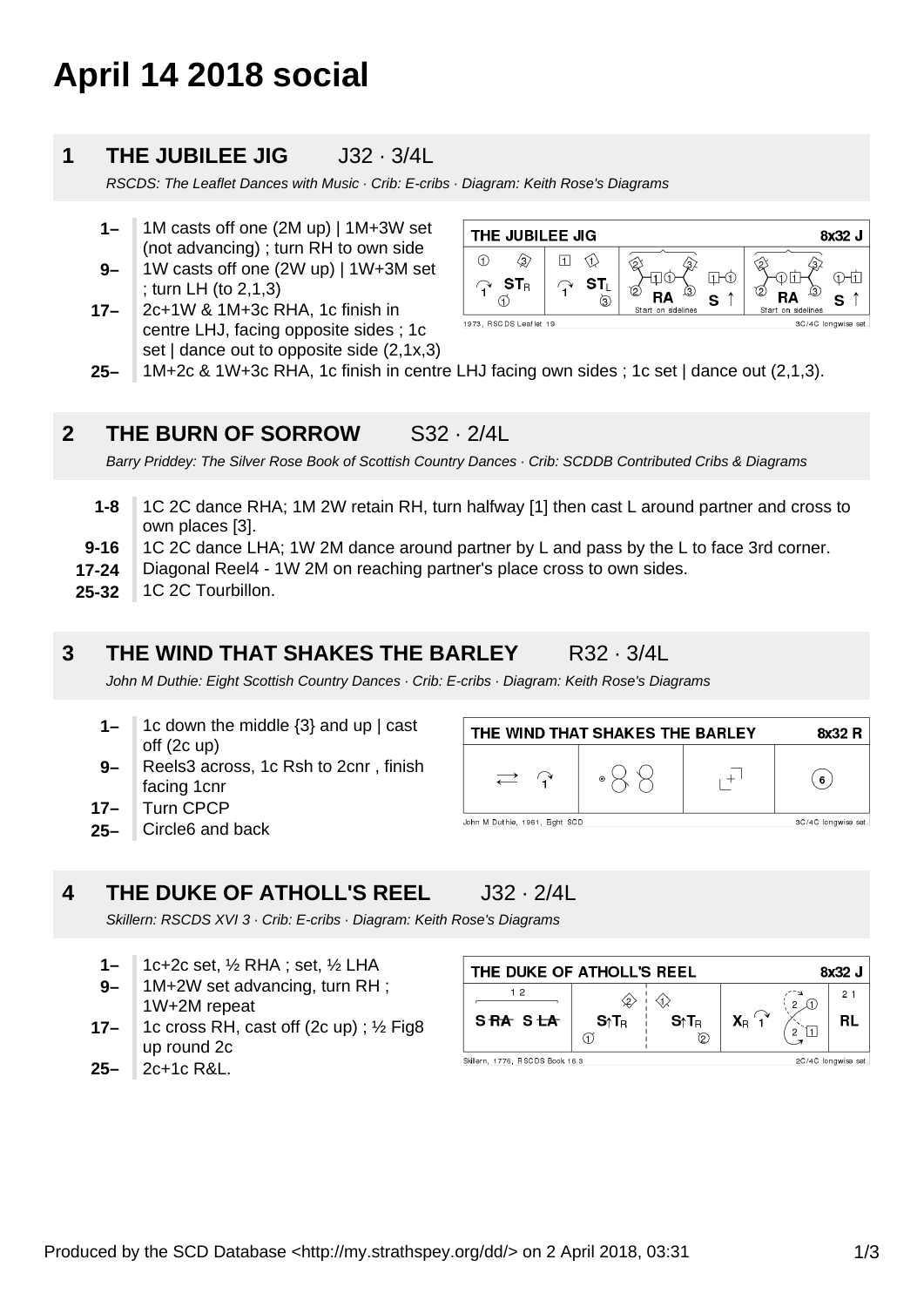# **5 SPRING'S ARRIVAL** S32 · 3/4L

Dan Blim: Reeladelphia · Crib: SCDDB Contributed Cribs & Diagrams

- **1-** 1s set advancing and cast to 2nd place as 2s step up
- **5-8** 1s set advancing and cast to top as 2s step down
- **9-16** Mirror reels of 3 beginning with 1s dancing in and down; 2s out and up, 3s in and up
- **17-20** 1s and 2s set and link up and down, ending crossed over
- **21-22** 1s Turn both hands
- **23-24** 1s and 2s dance 4 hands around to the left halfway
- **25-32** 2s, 1s, and 3s circle 6 hands around to the left, on bar 30 (6 of the phrase), they step into the center, pull right shoulder back to turn about, and chase to progressed places.

# **6 MRS MACLEOD** R32 · 3/4L

RSCDS VI 11 · Crib: E-cribs · Diagram: Keith Rose's Diagrams

- **1–** 1c+2c RHA ; LHA
- **9–** 1c lead down the middle (2c up) ; and up to face 1cnrs
- **17–** 1c set to and turn corners, finish between corners
- **25–** Lsh Reels3{6} on the sides, 1c cross RH.

| <b>MRS MACLEOD</b><br>8x32 R |                                     |  |         |                                  |  |  |
|------------------------------|-------------------------------------|--|---------|----------------------------------|--|--|
| 12<br>RA                     | 12<br>LA                            |  | $S T_B$ | $\odot$<br>$\mathbf{X}_\text{R}$ |  |  |
|                              | The Ballroom, 1827, RSCDS Book 6.11 |  |         | 3C/4C longwise set.              |  |  |

# **7 MISS HADDEN'S REEL** J32 · 3/4L

RSCDS: RSCDS XXIII 5 · Crib: E-cribs · Diagram: Keith Rose's Diagrams

- **1–** 1c+2c+3c Circle6 and back
- **9–** 1c set | cast off (2c up) ; 2c+1c+3c turn RH into
- **17–** 2c+1c+3c Allemande (3,1,2)
- **25–** All A&R ; 3c followed by 1c cast off and 2c dance up to (2,1,3) (second time: 3c dance through 4pl to 3pl and 1c dance to 4pl)

| <b>MISS HADDEN'S REEL</b> | 8x32 J |            |            |     |                    |
|---------------------------|--------|------------|------------|-----|--------------------|
| 6                         | s      | 213<br>Чв. | 2 1 3<br>A | 312 | -121<br>⊣ ?<br>(2) |

RSCDS Publications Committee, 1967, RSCDS Book 23.5

3C/4C longwise set

## **8 MACDONALD OF THE ISLES** S32 · 3/3L

Derek Haynes: Carnforth Collection of SC Dances 2 · Crib: E-cribs · Diagram: Keith Rose's Diagrams

- **1–** 2c diagonal Reel4 with 1cnrs, at end dance Lsh round P to face 2cnrs
- **9–** 2c diagonal Reel4 with 2cnrs (2cnr loop by the R) (to  $1,2,3$ )
- **17–** 1c+2c+3c »snowball« G-Chain (1c begin, 2 bars per hand) (to 3,2x,1)

**25–** 3c+2c ½ R&L ; 3c ½ Fig8 R (3M up, 3W down) (2,3,1)

| <b>MacDONALD OF THE ISLES</b>                                       |                         |                |  |           |                                                                                                                                                                                                                                                                                                                                                                                                                                                 |  |     | 3x32 S              |
|---------------------------------------------------------------------|-------------------------|----------------|--|-----------|-------------------------------------------------------------------------------------------------------------------------------------------------------------------------------------------------------------------------------------------------------------------------------------------------------------------------------------------------------------------------------------------------------------------------------------------------|--|-----|---------------------|
|                                                                     | Q)                      | Snowball_Chain |  | $(1) - 3$ | $2 + 3$                                                                                                                                                                                                                                                                                                                                                                                                                                         |  | 32x |                     |
| (ဂ                                                                  | 2<br>$\left( 3 \right)$ | $X_{R}$        |  |           | $\begin{array}{ccc} \mathbf{X}_{\mathsf{L}} & \mathbf{X}_{\mathsf{R}} & \mathbf{X}_{\mathsf{R}} & \mathbf{X}_{\mathsf{L}} & \mathbf{X}_{\mathsf{L}} \\ \mathbf{F} \odot & \mathbf{F} & \mathbf{F} \odot \mathbf{F} \odot \mathbf{F} \odot \mathbf{F} \odot \mathbf{F} \odot \mathbf{F} \odot \mathbf{F} \odot \mathbf{F} \odot \mathbf{F} \odot \mathbf{F} \odot \mathbf{F} \odot \mathbf{F} \odot \mathbf{F} \odot \mathbf{F} \odot \mathbf{F$ |  |     |                     |
| Derek Haynes, 1966, Carnforth Collection 2, www.dancearchives.co.uk |                         |                |  |           |                                                                                                                                                                                                                                                                                                                                                                                                                                                 |  |     | 3C/3C longwise set. |

Produced by the SCD Database <http://my.strathspey.org/dd/> on 2 April 2018, 03:31 2/3